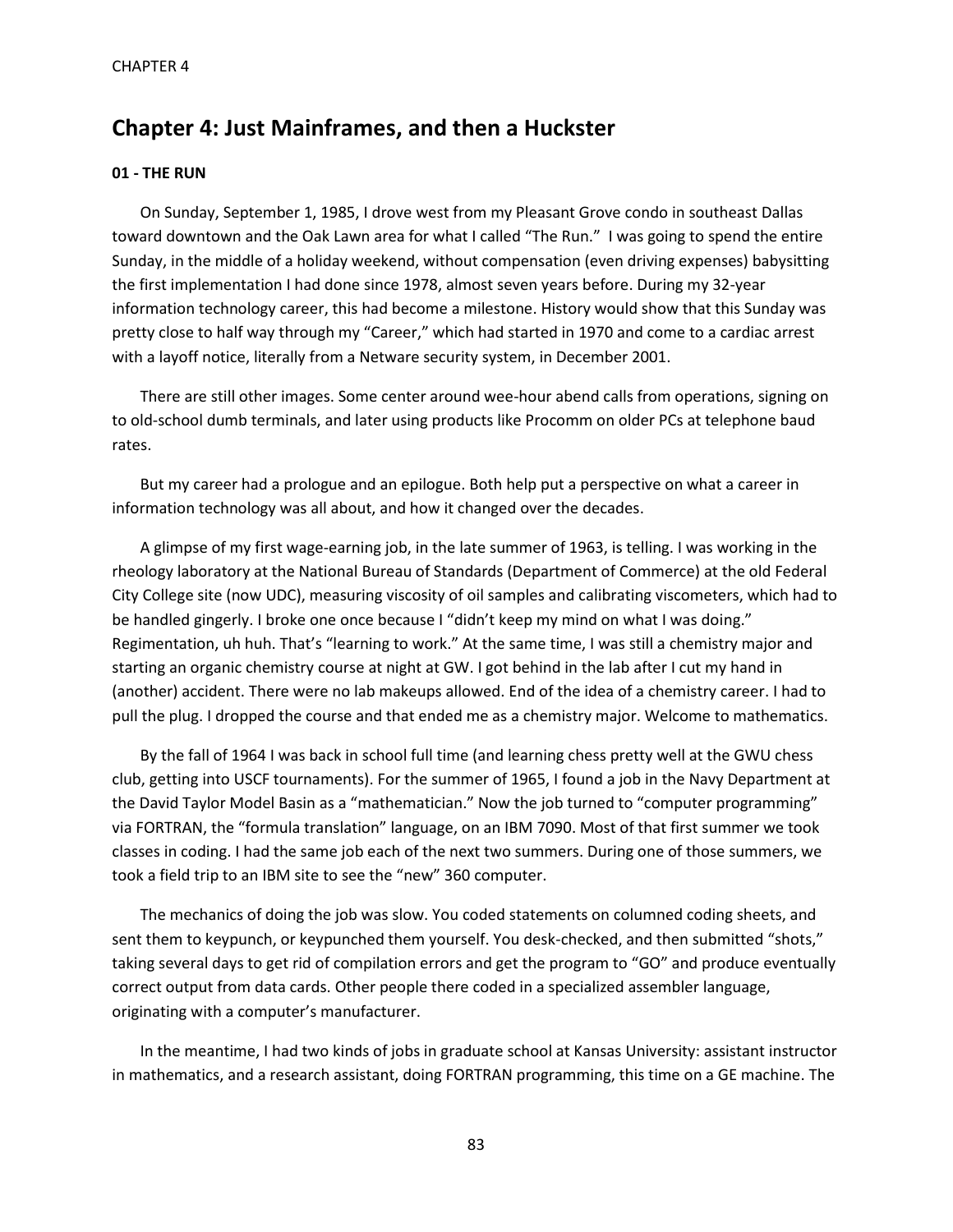experience teaching algebra to those who had failed it in high school was interesting, particularly in a draft-deferment sensitive environment. I talked about this in the first DADT book.

In the Army, I had an MOS of "01E20", which was "mathematician", a job category that would be phased out before I left active duty (but not affecting me). I was stationed at the Pentagon and Fort Eustis, as explained in the book. We didn't do much except code a reference list for Army documents according to a particular coding format, on coding forms. I studied the SIMSCRIPT simulation language and interviewed with Rand in California and the defense operation at GE in wintry Syracuse before going to RCA.

In those days, companies were paying interviewing expenses, including airfare, rental car, and hotel. This was my first taste of the autonomy of the adult world, at age 26. In retrospect, it seems an indulgent way to get it.

At the RCA Operations Research Career Program interview at the end of 1969, I actually gave a "technical talk" about my master's thesis. I think I gave one formal talk on the job in Dallas 20 years later, but the next big one would be about my book at Hamline University in 1998.

RCA had an "Operations Research Career Program" and an MIS Program, which paid less. In the MIS program, people were put three to a room in a Cherry Hill, NJ motel while they took ten weeks of ALC and COBOL for the RCA Spectra 70, which, it would turn out, really was very similar to the IBM 360. My own life seemed more pampered, but I had to live in a couple of different locations on a per diem that was inadequate for single people and implement a FORTRAN dynamic programming model, with very inadequate punched card, load-and-go technology.

After the year of assignments, you were supposed to get a job with one of the sites, but with the Nixon recession and social tensions, I had my only layoff prior to 2001, with severance. But fortunately, my contacts at the Navy (indirectly through playing in USCF rated chess tournaments) recommended me for a job programming in the Washington Navy Yard with no actual period of unemployment.

Here I was introduced to the Univac 1108, with Exec 8, and still FORTRAN. The method of work was the same: code, keypunch, submit, and get it back the next day. I also had to be processed for a top secret security clearance, which became inconclusive, given my history with William and Mary.

But I was interested in "leaving home" again, and went to work for Univac in northern New Jersey, working first as a site rep at a Univac 1106 installation at Public Service Electric and Gas Corporation in Newark. (By entering the commercial area of private enterprise, I could put aside questions about security clearances due to my "latent homosexuality" for good.) I was supposed to field questions on application languages (COBOL and FORTRAN), and I wrote a program in Univac Assembler to spy on the programmers' use of resources from the master log tapes. Pretty soon we started making trips to St. Paul, MN to benchmark an 1110 machine for Public Service. On the trips, I was pretty much a flunky, and it was hard to be productive. A typical "objective" for a systems analyst might be to get a machine at a customer site "on rent" in some specified time, or to achieve some transaction throughput in a benchmark. While a "rep," I wrote an Assembler application called "Big Brother" (BIGBR) to track the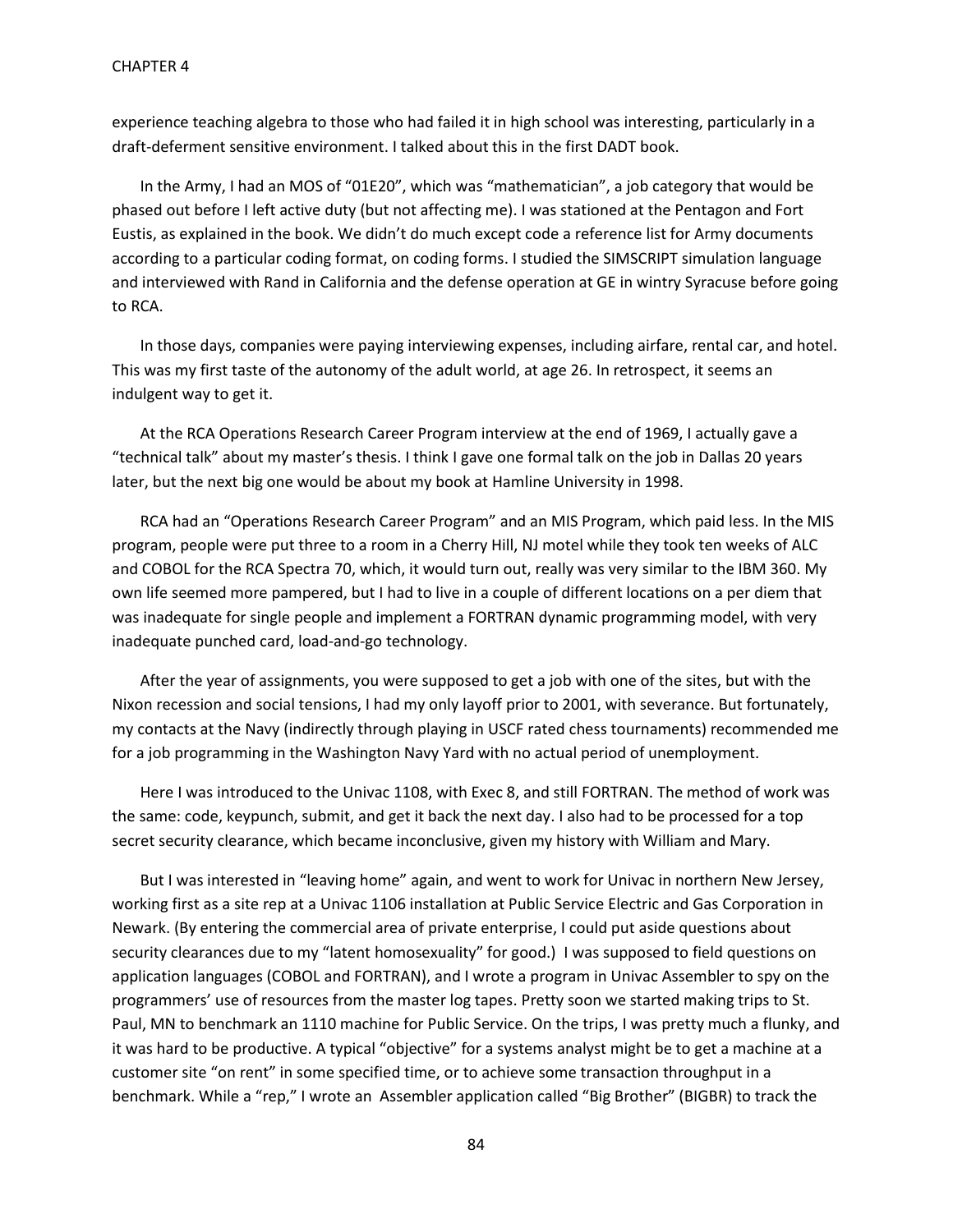efficiency of client programmers' use of various system facilities, by analyzing system logs – almost a miniature predecessor of today's concerns about surveillance and monitoring of people.

During that time, I was going through my "Second Coming," with multiple evening trips to New York. It was a drag to have to make the last Port Authority bus for the burbs. I began to perceive that life might be easier if I moved into the City with a new job.

After the benchmarks, a new branch manager called me in and confronted me with the idea that he didn't think I had a "marketing profile." Well, I didn't. I would be better off, he said, in development. I took a COBOL course in Tysons Corner, VA almost immediately. In about three months, I secured a transfer out of the branch, and while it seemed I was still in site support, I was in the Bell Labs division instead, down around New Brunswick. I would wind up starting 1974 with 11 weeks in St. Paul on another benchmark. I still remember how we worked: huge decks of cards (which I was responsible for maintaining) ran mixes of fake transactions in DMS-1100 (a network database similar to IDMS). I would come back East for spring by working at an AT&T account north of New York City, and put out feelers for jobs in the City.

The "problem" was that by 1974 most commercial shops were running on IBM. Univac had around eight sites in Manhattan with 1100 machines; then there was also Burroughs, NCR, and CDC. Rapidly, competitors of IBM in the mainframe market were merging and going away, affecting the job market. Univac also had a smaller 9000 series machine which emulated smaller IBM 360s with DOS rather than OS (and eventually MVS) operating systems.

A young contemporary from RCA Labs was already in charge of the MIS department at NBC, an 1110 site, and invited me to come to work for NBC in August 1974. Shortly thereafter I would move into NYC.

The job was to replace an old Spectra and EAM general ledger system with a "modern" ledger on the 1110 in ASCII COBOL, purchased from a San Diego company named Infonational. The main part of the system turned out to be straightforward to install, test, and eventually implement live. One part of the process was a "preprocessor" program that would convert Spectra to Univac, and part of that ran in the Spectra environment, with punched cards.

But the work environment was much more productive. We had TTY-like terminals with paper feeds, so one could save a roll of all the work one had done. The 1110 had batch, real-time and demand modes, and because of workloads, the "friend" manager made a rule against compiling in demand mode! The paper trail could prove you had followed the rule. Working at a terminal was still considered a "privilege"; it wouldn't be until the mid '80s that most people could leave the "tube cities" for terminals at their desks.

There were other traps that could occur. In those days, programmers had update access to production files, which (in almost any operating system) were distinguished from test by a leadoff node. Once in production, it was possible that a production disk voucher register master could get overlaid accidentally, and no one would know until the closing started. It took some time before I really had the maturity to grasp how easily a programmer could cause a catastrophe in working with production files in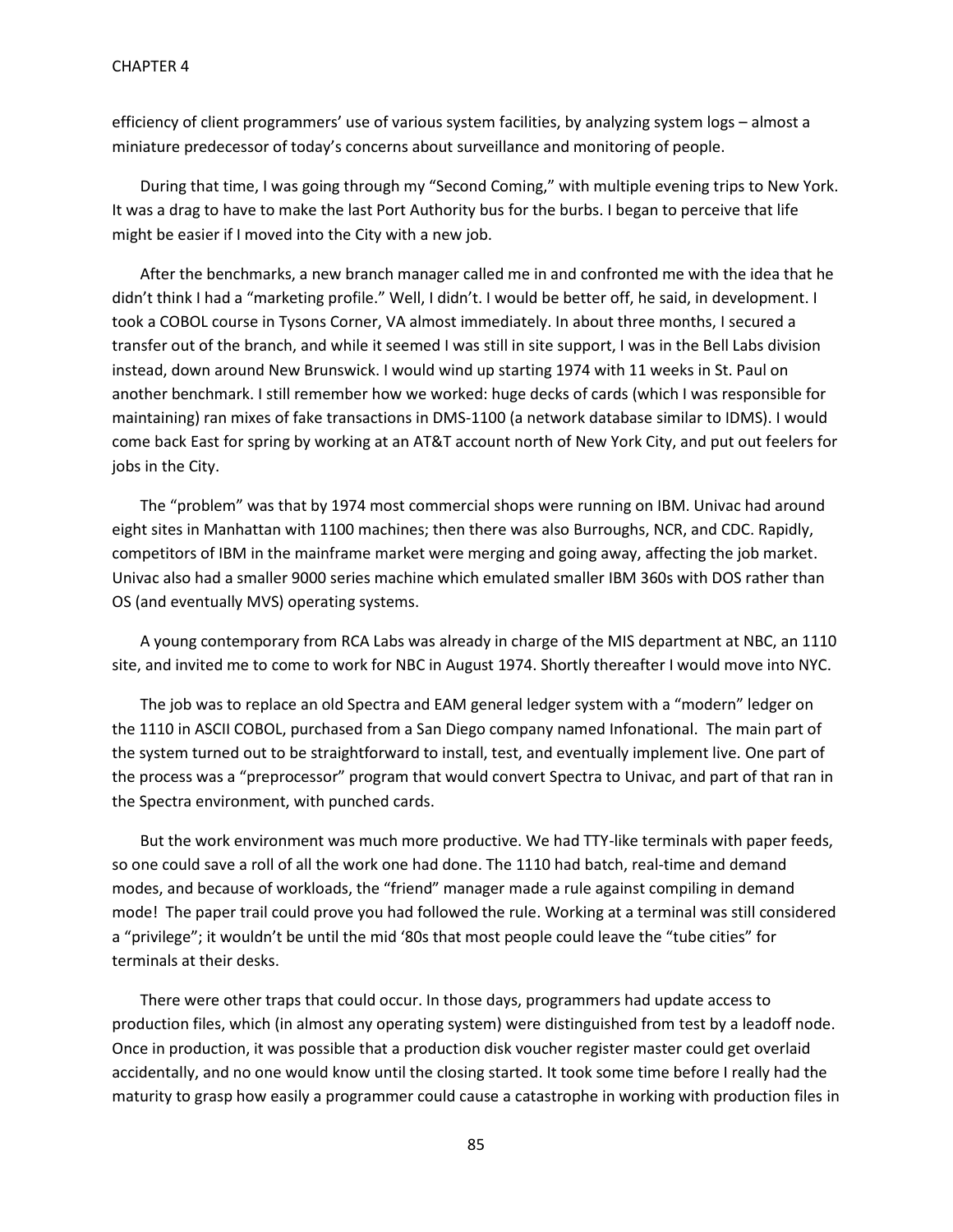the days before security packages. Slowly I would realize how dependable accuracy was critical to almost all professions.

But accounting closings gave me a taste of production support. Sorts ran slowly then (a voucher register of 300,000 records took about four hours to sort), and hardware failures could cause abends, usually "guard mode" in a Univac environment.

Another issue was coding standards. Structured coding in COBOL had not been that well established by 1975, and neither my own programs nor those of Infonational always followed it, so problems were harder to trace. Companies were just starting to get antsy about protecting their copyright on code, as I would find out in one particular incident when I wanted to borrow some code after I had left. It would take until the middle 1990s, though, when software licenses and illegal duplications would be regularly audited by external agents. All of this would foreshadow the battles over copyright and ordinary users' downloads (inviting trolling and punitive litigation against ordinary people) from the Internet today. It would also foreshadow debates on software patents and even "patent trolls."

By 1977, I was starting to get nervous about the stability of the job and not "having IBM," so I solved that by going to Bradford National Corporation, to work on the New York State Medicaid MMIS. I worked on the MARS (management reporting) back end, and there was also a SURS (surveillance and utilization review), which used statistical algorithms. Everything in my work was batch COBOL with tapes.

The IBM JCL for MVS was verbose, but not as difficult as people think. It simply spelled out words that had been abbreviated in Univac. (In retrospect, Exec 8 seems to resemble Linux today.) Any step in a batch job in either system had "assign" (Univac) or "DD" (IBM) statements that enumerated the files that had to match names in the COBOL program. And the work environment was different. We had a "tube city" and did compiles-links and executes through an interface called "ROSCOE," which let us store canned jobs in our own libraries, which in turn could be staged and moved to production. At the time, the promote procedure was somewhat manual and prone to human error, a loophole capable of provoking hidden security issues.

For personal reasons (sketched in Chapter 2), I desired a change and a move to the Southwest. In January 1979 I moved to Dallas and worked for the Combined A&B Medicare Consortium, where several Blue Cross and Blue Shield plans envisioned competing with EDS in the Medicare processing market. Now Electronic Data Systems, founded by H. Ross Perot in 1962 and originally located near the Oak Lawn section of Dallas, had tried to appeal to ex-military officers, and set up an organization running data centers (around IBM) with military-style culture. The original EDS job application forms (I had one back in 1969) asked about religious preference and marriage. It was also known for its strict dress code, where a suit was like a dress military uniform. IBM had a similar, if not quite so onerous, dress code, actually checking for long stockings and garters. A BCBS-run company would certainly be more moderate and mainstream. In time, EDS's influence on the job market would wane, thankfully. (I would "earn" an "accidental" visit to their Forest Lane facility in the summer of 1979.) And in the 1970s to early 1980s, companies – financial, manufacturing, retail – were writing their own in-house systems, most often on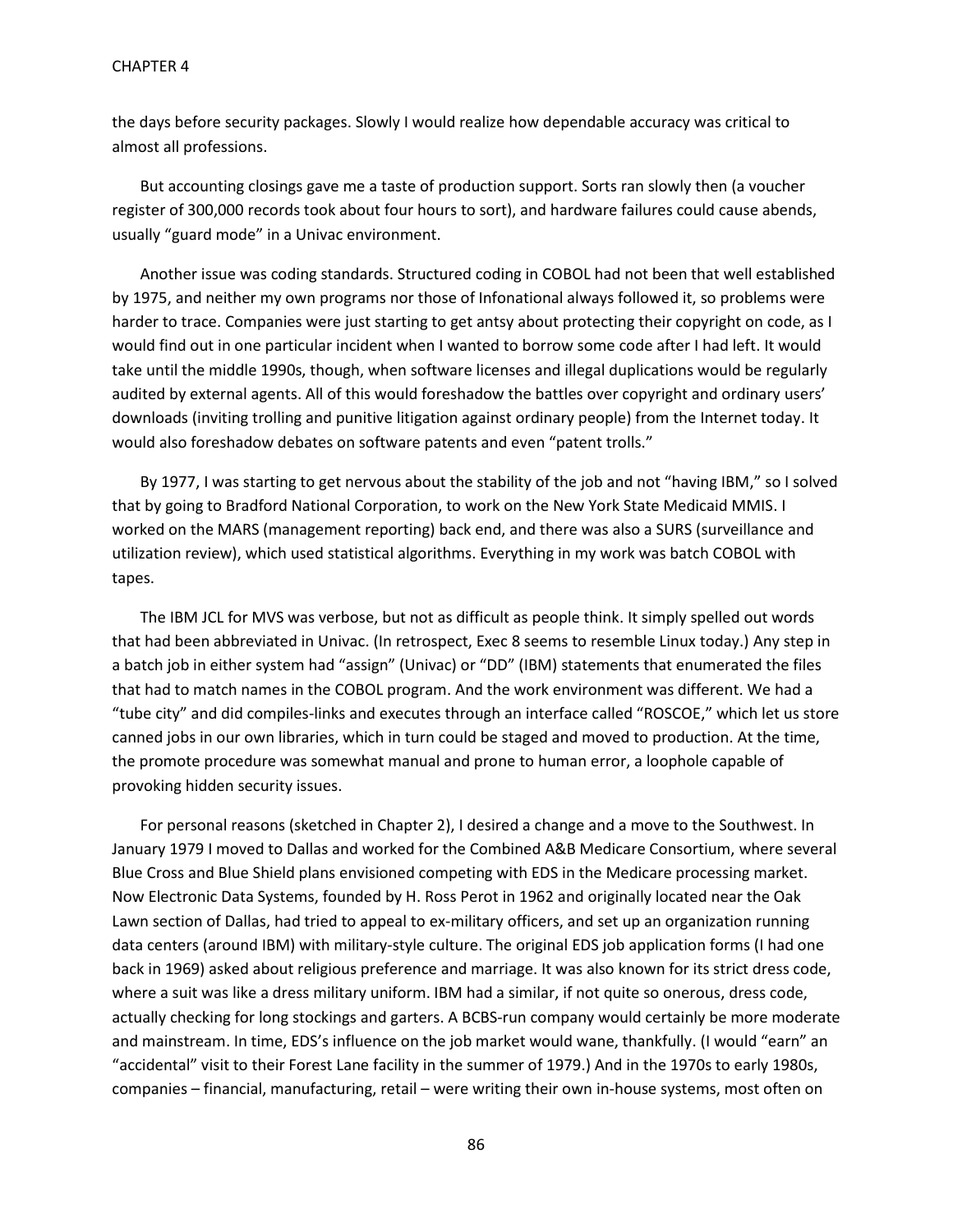IBM equipment with COBOL and ALC (sometimes DOS in smaller shops), with CICS as a teleprocessing monitor and most often the hierarchal IMS-DB as the database. (There was also IMS-DC.)

The project was to be done with a strict methodology in phases with a package called Pride-Logik. I was responsible for designing back-end reporting, and tried to propose a parameterized scheme where individual plans could tailor their own reports, much as would be done today. But this was difficult in a turf-protective environment. I did only design, no coding or implementation, and fell behind the market competitively, just acting as a "spec writer."

In fact, "partisan" bickering among the BCBS Plans led to the project's cancellation in early 1982. But I had seen the handwriting on the wall and gone to work at Chilton, a credit reporting company located conveniently in the Oak Lawn section of Dallas. Despite the conservative nature of the industry, I never saw so many LGBT employees in one workplace. Technically, the company had Amdahl, supposedly superior hardware to IBM, running both DOS and MVS operating systems. Many of the systems were in assembler, and in time I would work on the tail end of the OS conversion of monthly billing running in DUO mode. They were just getting ROSCOE. The company had ADR's Datacomm DB and DC. At the time, Datacomm DC sounded like a credible competitor to CICS (with similar overall concepts of command level).

For three years, we worked in "analysis" mode of "Release 6" which would include a new daily and monthly billing. In the meantime, some of the other milestones of the field were turning up. A girl got fired for tampering with credit reports, and the company warned everyone they were responsible for their own logons and not to leave themselves signed on at terminals when away (a foreshadowing of computer security concerns 20 years later with the Web). Texas passed a computer crime law, and when we logged on to the mainframe we saw a warning about it. There had even been rumors that the company would give lie detector or polygraph tests to enforce it, but that never happened, and might have been illegal under federal law anyway. (If the polygraph isn't reliable enough, why can the government still use it for high-level clearances?)

I would learn mainframe assembler coding, and my September 1985 "run" would put "consolidated billing across bureaus" into the DOS version of the program. On January 1, 1986, we'd put in the OS version. My father had just died, but I stayed one day for the implementation. I had learned to code out of addressability (the R15 temporary base trick). Later in January we would have a problem with "periodic fixed charges" in a few bureaus, because one storage item hadn't been aligned with a word boundary. We'd have to do a Saturday rerun of a few bureaus. That was my first taste of production "problems" in seven years. I was lucky not to have a prepaid airline weekend trip!

Ahmdahl hardware at Chilton was indeed superior, it seemed. Now big sort steps were taking only a few minutes, unlike hours at NBC and Bradford.

During this period, the company started using more formal security packages, like Top Secret and Librarian, that managed elevations and prevented programmers from inadvertently updating production files. But the implementation of these measures was gradual.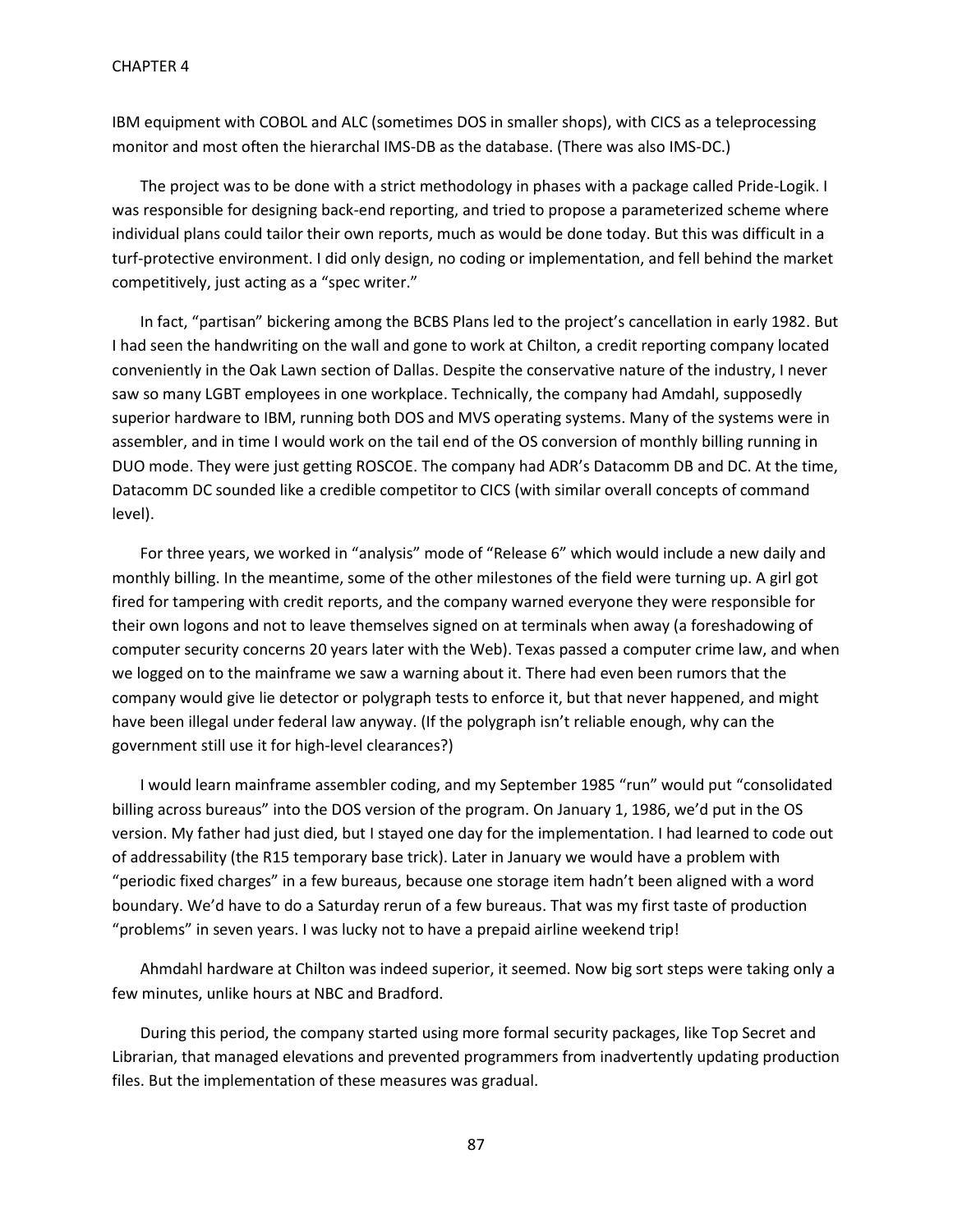I would work there six and one-half years. During the last three years, I was back in the game, coding and implementing and on-call all the time for my own systems. Generally there were few problems – they weren't tolerated. (There existed a proverb: "If it works, it's production; if it doesn't work, it's a test.") But the implementation of daily billing in the fall of 1987 became harrowing. We ran a month of parallel in September and kept listings in a conference room, inspecting them manually. My previous boss had few coding skills (he had been a proficient programmer in Pakistan, where he said the number of times it took someone to get a job to work was monitored closely with "BIGBR" mechanisms), and worked as a project leader, but when expected to code and test during actual implementation, he "couldn't program" and wound up getting fired. Another project leader with a PhD fell from disfavor and wound up going East for another job, and not holding that job because he couldn't do everything for himself.

I had become the "super Indian" with a cubicle, off the beaten track, cluttered with test listings, but I was physically in a place to overhear all the political conversations about the budget (and "head counts"). We got sold to Borg-Warner, which was taken private in a leveraged buyout. There was more pressure than ever on management to deliver profits. I had the reputation already of being totally disinterested in "advancement." Nevertheless, I was made a "group leader" of daily billing, and eventually a project leader, which meant, against my wishes or "consent," I finally had a direct report, the only time in my "career." That could have created a "conflict of interest" in the sense I discussed in the last chapter, with speaking out in a self-publishing mode on issues in an unmonitored manner.

Chilton had been close to downtown, and had bucked the trend of moving further out into the exurbs. But all throughout the '70s and '80s, many corporate employers had done just that, moving north of 635 in Dallas ("to get away from the blacks", as workplace speech like this was still acceptable in the somewhat segregated South even in the 1980s), or into far suburbs away from major East Coast cities. Respectable people owned big houses and owned big vans for big families. They ignored the danger signals on energy from the rest of the world and took care of their own – even despite the oil shocks of the '70s. In the '90s, that would all gradually change.

# **02 - A PREMONITION ON TURTLE CREEK**

After the first live day with the new daily billing system, on Thursday, October 1, 1987, I spent the night babysitting the new production cycle, and slept at home the next day. Around 3 PM I repeated the same drive to work for the "run," and met with my boss in his cubicle. He said this had been the best implementation ever, but, I had just missed an informal meeting in that conference room with all those listings – where a director announced the "down side" – the end of New Systems Development, and the gradual layoff of its staff over several months. I remember walking that sunny afternoon on nearby Turtle Creek Boulevard, contemplating renting the condo, going back to Washington, where many of the jobs were connected to defense, and wondering if the security clearance issue would come back. As I've noted in the previous chapter, it did, but in an ironic way no one could have foreseen.

After the implementation, the company learned that it would be sold to TRW, a major competitor, which might eventually merge data centers and eliminate a lot of jobs. That did happen eventually.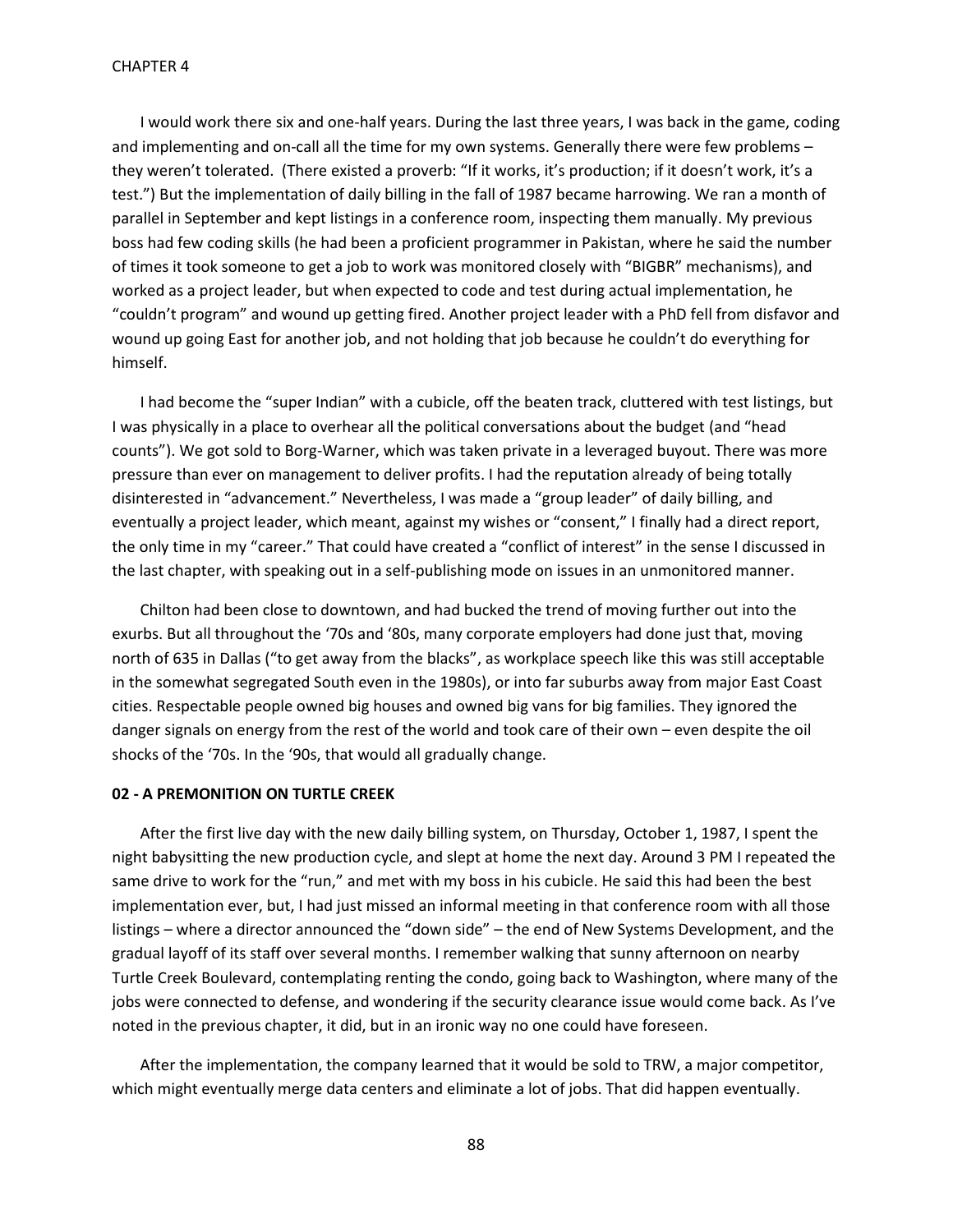Management made my position safer by (ironically!) declaring me "maintenance" (as someone who helped keep the place running, 24x7). I could have played for the "incentive to stay" and severance, but I felt I was pressing my luck. I downsized, and moved back to a smaller apartment in the DC area and took a job with a health care consulting firm, which provided one of the strangest episodes of my career.

I had actually interviewed with a minority-owned contractor working with the State Department, but still felt uncomfortable with the idea of dealing with security clearances (again). But in the Washington area, clearances typically were important in many jobs.

The position I took was with a small consulting group owned by the Virginia Blue Cross plan, which tried to compute Medicare operating margins and other statistics for clients, mostly for lobbying purposes. I took over a COBOL "Policy Simulation Model" and also worked on many SAS jobs.

We worked with a somewhat unstable link to BCBS Healthnet computers in Richmond. But the hardware was a 3090, which was very fast. The group hired as CEO a man who was also a CEO of "The Computer Company" in Richmond, where the consultant that I replaced and whose code I took over had worked.

The group fell under pressure to keep profits, and there was a crisis in January 1989 when one critical client claimed there were flaws in our numbers. After a day of meetings, I suddenly decided to look at the original government COBOL code and government mathematical formula, and noticed that the COBOL used one data element that did not match the specification printed in the Federal Register. Technically, this was a very simple fix of an oversight no one had noticed for months. I changed that, reran the model, and got the numbers the client believed. Perhaps I saved the business, even my own future career.

There had also been an effort to reduce "computer costs" to improve the bottom line. I had reduced CPU charges by converting VSAM accesses to sorting and sequential processing (it also ran faster). But for a while I was calling other mainframe installations in the DC area to see if we could beat Healthnet's price. It seems incredible how much the pricing of hardware use mattered in those days.

But on a Monday morning in April 1989, the bean-counting CEO showed up from Richmond and met with everyone individually and told us he was selling the company. It worked out well in a way, because Lewin ICF bought us. On a weekend in early May 1989, I went down to Richmond to copy all the source and data to tapes, which I brought up to Washington up I-95 on a Sunday afternoon in my own car, to satisfy the terms of the "merger." What if I had been in an accident and the tapes had been destroyed? What if I had missed any files? (I didn't.) This experience certainly provided a preview of my life as a writer years later.

In the new environment, with offices closer to downtown DC, we had a baud link to ICF at Fairfax Circle in Virginia. (9600 baud then was a luxury.) ICF had an IBM 4341 with VM, which was linked to and used by individual analysts much like Netware later on PCs. You had your own "F-disk" which was like a virtual drive. Many SAS jobs had been coded by Lewin in VM. But the company also had IBM MVS (even DB2 and CICS) on a 4381. I copied all the data and programs to the MVS and used the MVS machine to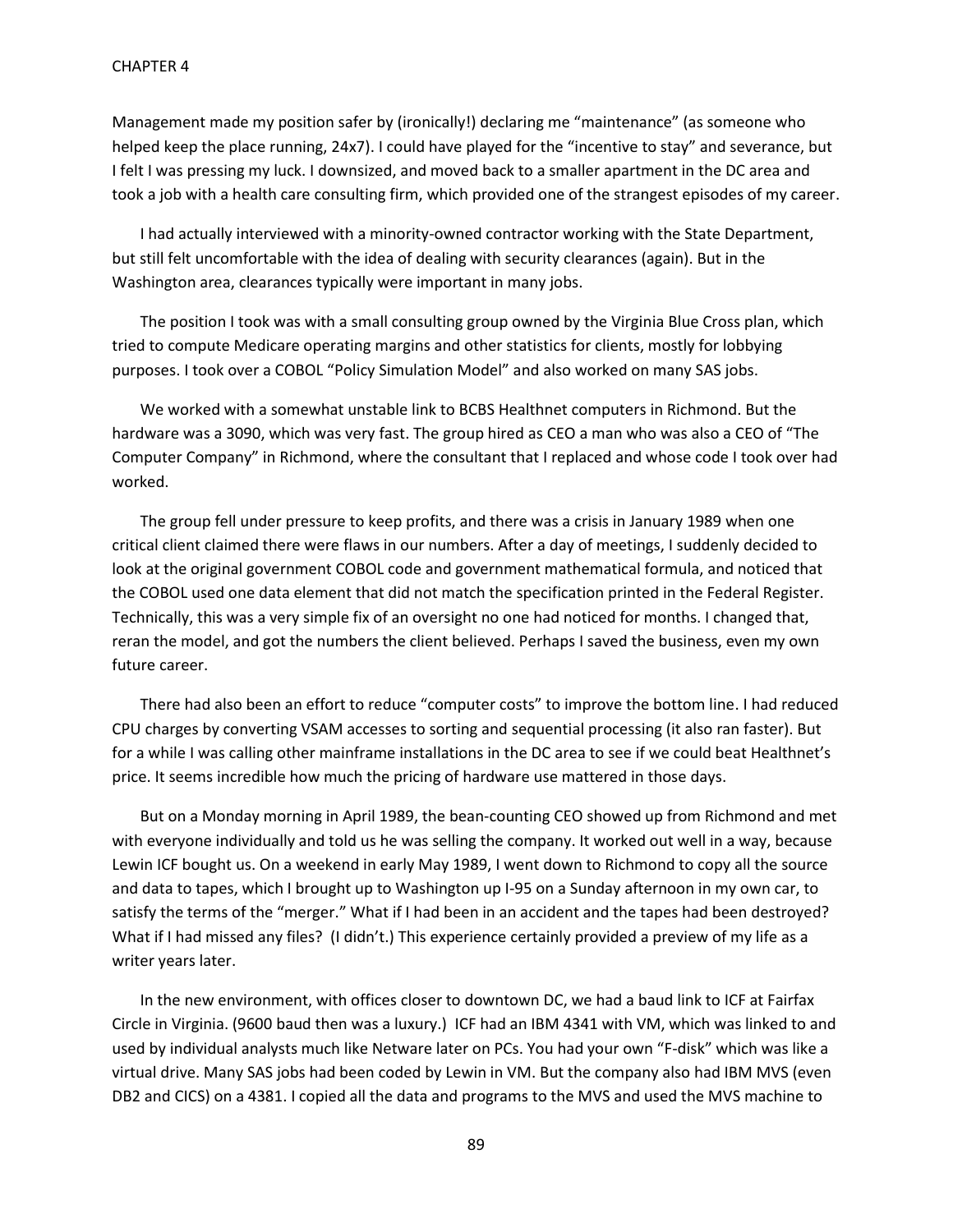meet client requests. This was still a political problem because it increased the phantom-of-the-opera "computer costs." I saw the possibility to get CICS and DB2 experience, but very little of that happened. In time, I decided to move on, to a more stable and conventional "production shop" again.

During that time, I was playing more with PCs at home, having moved from a Radio Shack TRS-80 to the AT&T 6300 to an AST Research, and now had Microrim RBase, which had SQL. dBase III+ (at work) did not have SQL yet, but dBase IV (from Ashton-Tate then) soon would.

I started at USLICO Corporation in Arlington, VA on MLK Day 1990. In January 1995, the company would become part of ReliaStar in Minneapolis. I would transfer to Minneapolis as of September 1, 1997, as I explained in another piece. Then ReliaStar would itself be bought by ING as of September 1, 2000. I would get notice of my layoff on December 13, 2001, as I noted above. With that, at age 58, my IT career as I had known it would come to a cardiac arrest.

USLICO owned United Services Life, which focused on sales to military officers. But it also owned several other companies, most notably BSL, or Bankers Security, which focused on the salary deduction market for employers.

The company had a very interesting and mixed environment. It owned a Hitachi machine upstairs, fully equipped with and IBM MVS environment, with TSO (soon to be amplified with ROSCOE), Panvalet, IDMS (which was often used with a "VSAM transparency" option), Dun and Bradstreet Information Expert, and assembler. I remember the interview on a cold December 1989 afternoon, and almost didn't get the job because of lack of VSAM experience. It ran an old 1962 Assembler administrative system called CFO, but had modern third party systems like VLn, to be replaced by Vantage.

One issue off the bat was "nightcall." You got it about once every two weeks for most of the shop, and you took a terminal home. In the past (at Chilton in Dallas in the 1980s), everyone had been responsible for only his own systems. No more. In time, there would be issues: some people with lots of family responsibility sometimes let the buck pass (but others didn't). Nightcall wasn't compensated, since we were salaried (although being good at it was recognized in performance appraisals and raises). Some people took comp time, others didn't do so very often. Doing nightcall was "paying your dues." But if budget cuts ever came, it could provide an incentive for lowballing. It also could generate bigger raises for the people who really did it.

There were a few occasions where I took other people's calls, and there was one weekend in late 1993 when I spent an entire weekend there because of someone else who had complications with maternity. Yes, I was capable of resentment sometimes. It seemed as those men who did not have sexual intercourse with women were supposed to make sacrifices for those who did have children. That may sound hyperbolic. In many other companies, it sounded much worse. Furthermore, I was hearing stories of several shops with antiquated mainframe systems facing hostile takeovers and layoffs.

Another issue occurred with the introduction of a formal elevation procedure. It had to be followed precisely, to be sure that the source code and load modules actually running in production "tracked," or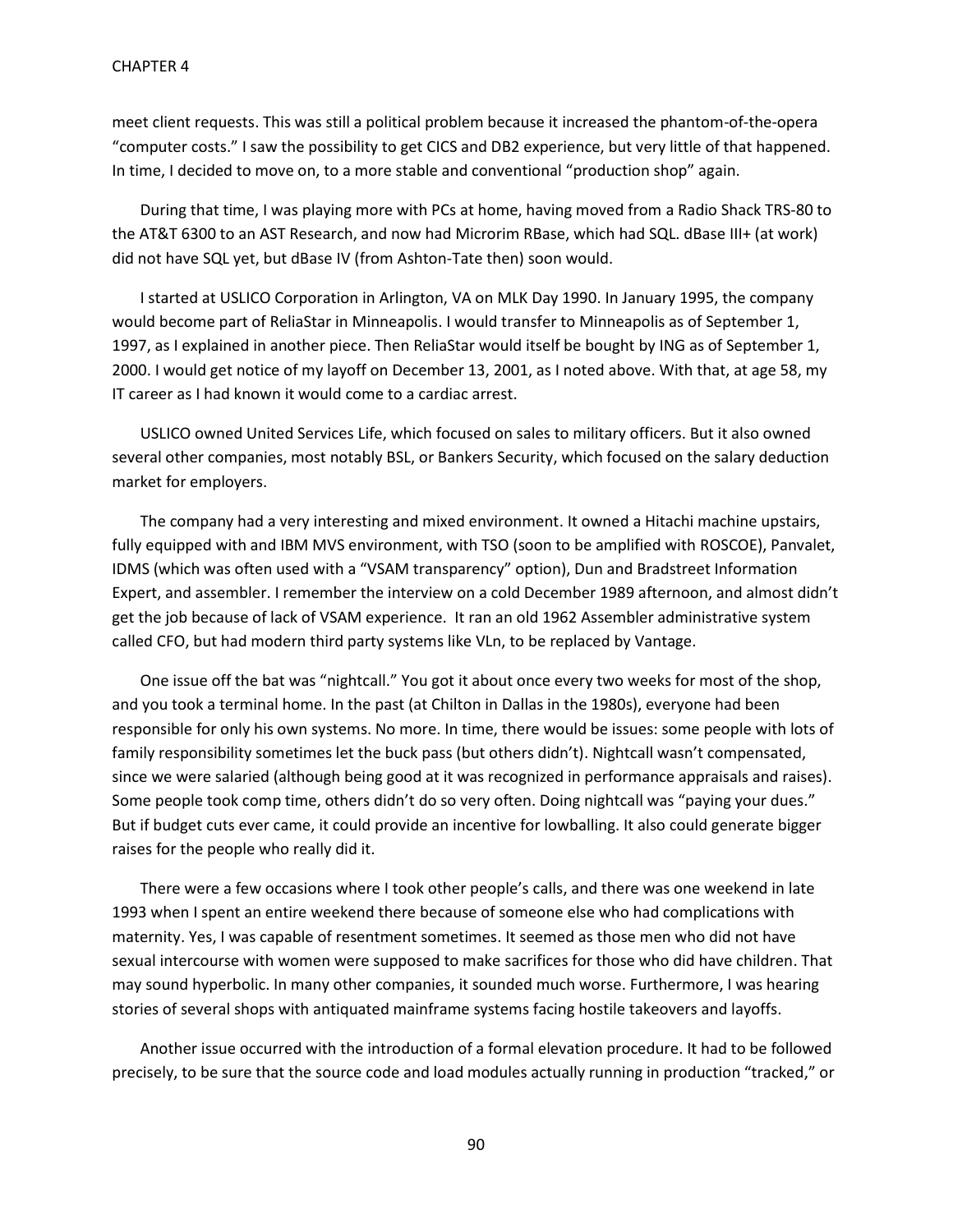else there could be significant security problems, again a "foreshadow" of some serious vulnerabilities in much newer systems today.

I worked mostly on the BSL side (which tended to use "newer" technologies), especially the salary deduction system called "Epix." I worked on stacking both commission statements and later Epix bills, which I did by writing them on an IDMS database with VSAM transparency. Once in production, we had serious throughput problems for a while because of the "random" writes (and some database contention issues). In time, the problems resolved, largely because in the 1990s disc access technology improved enormously. But the challenges in running the system proved to be a distraction which might have kept me from moving over to Vantage, where if I had done so my experience might have become much more marketable. But, really, by the 1990s, I should have already been much farther along even in mainframe specialization; the long period of not implementing anything (from 1979 until 1985's "run") had set me back.

Later, I moved over to the MSA area and worked on the Dun & Bradstreet system, which had its own 4<sup>th</sup> generation language called, ironically, "IE" (Information Expert).

In 1995, as I have mentioned, the company was acquired by a life insurance company in Minneapolis and the entire enterprise would be renamed ReliaStar. As I indicated in Chapter 3, I applied for and took a transfer in the summer of 1997, after finishing my book. The screening interview was by phone, and the easiest job interview I ever had. It was a slam-dunk, although they had to go through a formal posting.

In Minneapolis I worked first on finishing some mainframe replications for the integrated Customer Service Workbench, and then moved to a new project implementing National Change of Address, by talking to Group 1 (now Pitney Bowes) software that ran on a special PC under Windows NT, with that PC talking to a USPS computer in Memphis. As I've indicated on my blogs, NCOA could be an effective tool in fighting identity theft.

In 1999, I worked on the conversion of the Vantage PAU clientization modules from IMS to DB2. Part of the assignment comprised modifications to the CICS portion of Vantage NBU, but the assistance for that part of the project did not come until much later. I also worked on Y2K testing and the Y2K "wake" which turned out to be much easier than expected. During 1999, I was "distracted" by my mother's situation, which I will discuss in Chapter 5; so I felt that my performance was lackadaisical. Nevertheless, I got a \$10,000 bonus per year from then on, probably because of the Y2K effort.

Y2K had indeed generated a lot of mainframe jobs short term, especially in old IBM Assembler programs. Macro-level command-level CICS programs had to be converted to command level, even in Assembler. Furthermore, many other older shops ditched DOS and DUO for good.

After 2000, I decided to "move" to "client-server" and migrated to CSW support, which involved responding to end-user calls (mostly from the service center in Minot, ND). The technical area included a Power Builder GUI, a Java data access layer (coded with a particular architecture with components called a "client context factory," a "manipulator" and a "collector"), which parsed the mainframe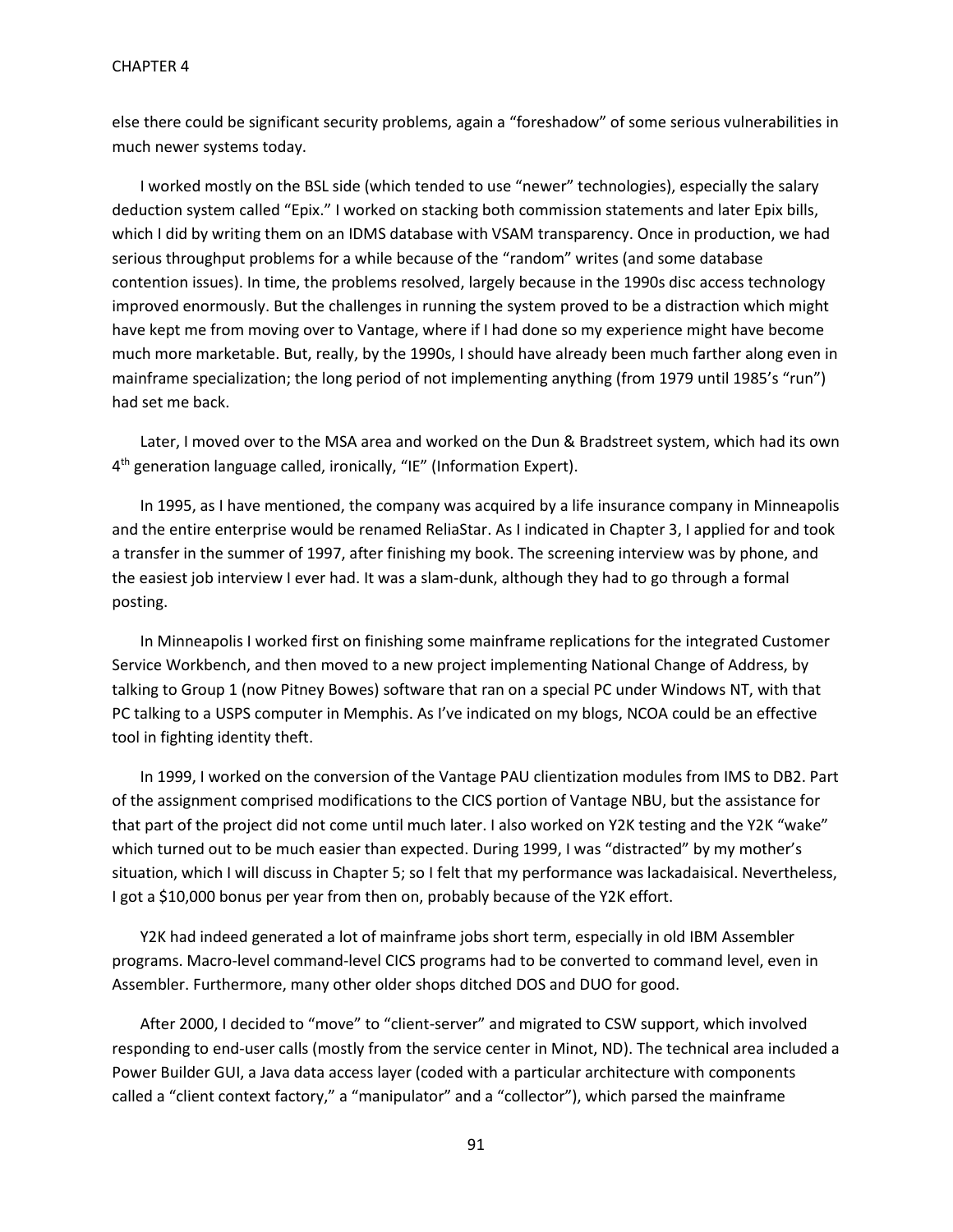administrative data from the COBOL replications; screen emulations in C, and a bridge in C++, and Unix servers (with TPX to communicate to the mainframe OS390).

It was difficult to respond quickly and effectively to incidental problems that I had not created, in systems I had not written and did not know. In June 2000, during random reviews, I was criticized (by a new manager, from China) for lack of "performance" but quickly squirmed out; nevertheless, I was asked how many "bugs" I could fix in a week. (This is a time for "Bugcrush" I guess.) Eventually I was a on a third tier with one other programmer to fix bugs. There were 14 of us who rotated on-call, but the night and weekend call pages generally were very light. Along in this time frame, ING would take over ReliaStar, and soon that would become important.

On 9/11, I was actually closing two production tickets with AHD (a production problem management system) when a woman appeared in my cubicle and told me about the attacks. That day, we went on a "team building" cruise on the St. Croix River near St. Paul. We didn't cancel. But while we "enjoyed" lunch on the boat on a cloudless day, we had no information about what was going on (although Osama bin Laden was mentioned in conversation numerous times; it wasn't hard to guess). We didn't find out the details (and theories about Al Qaeda) until we got back in the cars to drive the 30 miles back to Minneapolis. It was a day to remember.

Why was the learning curve so difficult? With FORTRAN and COBOL and even Assembler and SAS, I had learned by doing projects from the bottom up. In support, there is no such opportunity. (I should have moved to Data Access at the beginning of 1999, when there would have been a real opportunity to learn Java by doing.) Perhaps I could have spent more time with the classwork problems in Java getting them to work. That would have been acceptable here, but at Chilton, there had been a policy against doing any course homework on company computers.

Actually, there had occurred a small ethical lapse at the beginning of 1999, a year before my move to client-server. My friend, who ran my ISP, worked across from me and was Telnet-ing to his own server at home to fix a Microsoft Front Page problem on my domain. The manager came by and asked what we were doing. I guess I had a rationalization – we weren't busy and it was a good thing to learn any new technology, and I wasn't actually working on the content of my domain from work. Yet, after all the business about "conflict of interest" a year before, it was risky behavior on my part. Still, you had to get out and learn.

Younger "kids" have a much better opportunity to learn object-oriented programs on their own by tinkering at home (a Geek Squad technician, actually from Minnesota, now about 23, told me he had started programming at 12). In college, people take formal courses and do huge projects and theses. One friend of mine who graduated from the University of Minnesota in 2001 has earned his living since by working on DMCA-related (and P2P and BitTorrent) issues. It seemed that professionals who "toyed" with things at home, setting up servers (as did one coworker who ran a Unix server on a 386 in the 1990s and then invented a floppy "Unix root boot," and another who did my web hosting, as I described in Chapter 3), were ahead of the game, almost like daredevils (not hackers, though). They preached to me about the importance of risk-taking "curiosity."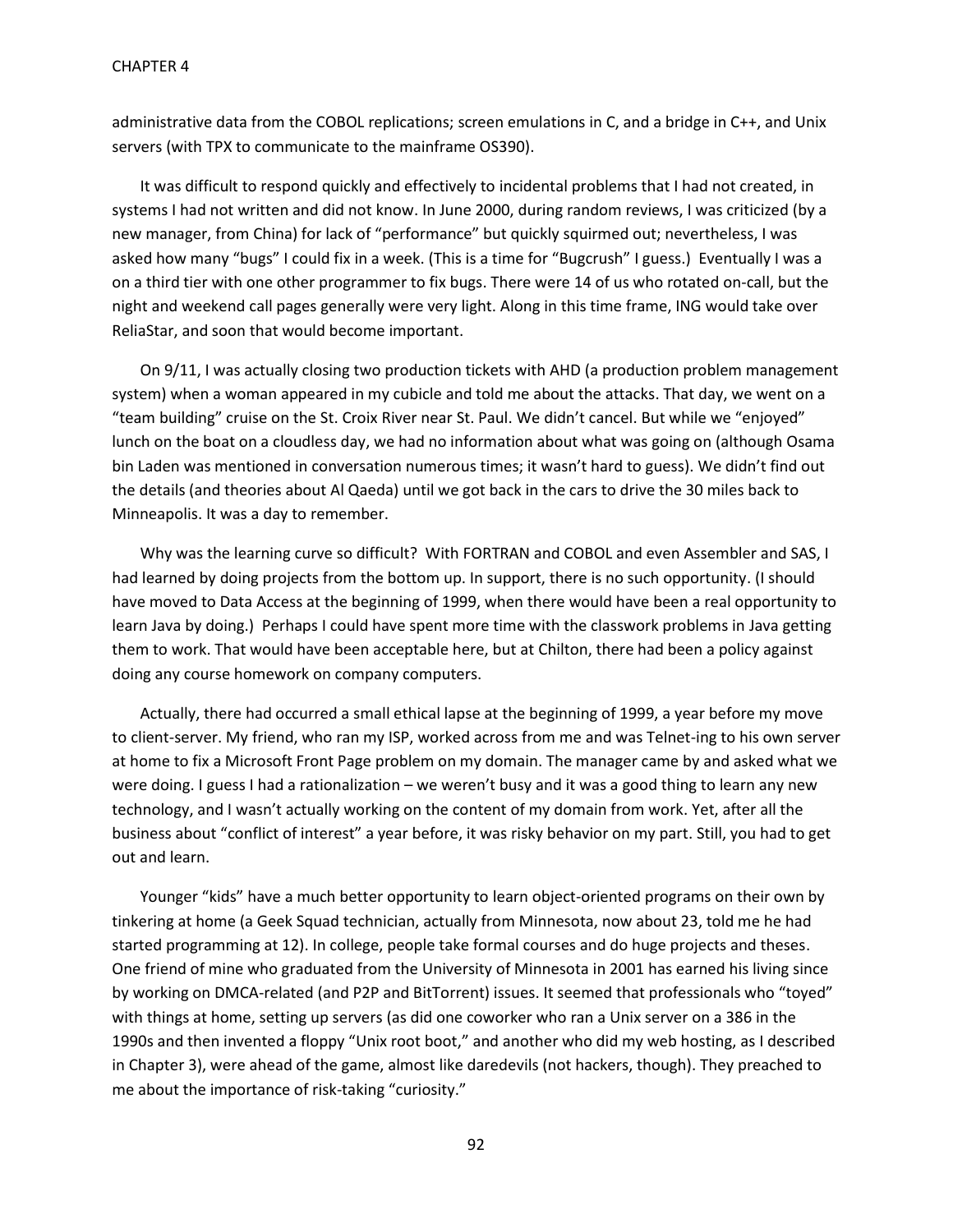In summary retrospect, some of my career moves seem subject to hindsight. Leaving Chilton may have been a good idea, to prevent getting stuck when the company closed at the beginning of 1990 (although I might have found the same job at USLICO). Leaving Lewin-ICF was perhaps too jumpy, because Lewin did very well after I left and became much more professional in its IT. Going to work for a company dealing with the military (USLICO) proved to be ethically dicey. But the other thing was that the time spent on moves and production babysitting around 1991 may have kept me from moving on to Vantage, which would have made me more marketable post-2001. I could have managed my work so there was less attention to babysitting and support and more opportunity to move on earlier and be in the game (as with Vantage) during more difficult times.

I would take two courses at Hennepin County Technical College during the fall semester 2002: XML, and C#. Although I did a pretty good project for the XML class, it's important to get real prolonged work experience.

### **03 – CAREER CARDIAC ARREST**

After Thanksgiving 2001, management from ING started paying visits. On Monday, December 10 we were told by email to be in the office on Thursday, December 13 and not work from home (a dead giveaway). On that morning, I was working with a user on a GUI problem when I got a warning from Netware at precisely 9 AM that my account was disabled, and to please log off at once. My manager appeared in my cubicle in a few minutes and said, "We have a meeting." It was cordial enough, with a bay window view of downtown Minneapolis, as we went over my most generous severance and retirement package (which was quite fair to those over 55). It amounted to a buyout. (There could have been one squabble over ING's not following ReliaStar's practice of 60 days notice, but to get the severance, we had to sign a "release of all claims," very common in severance agreements throughout the workplace world.) I would also get my merit pay, even though I thought my performance had become rocky (according to new management) since my mother's illness. I would get outplacement, starting in 2002, with Right Management. After the meeting, the company Help Desk verified that my account had indeed been "disabled." The people who "survived" the "Fourth Floor Massacre" suddenly found they had more nightcall. We used to make jokes at the outplacement center about a popular sci-fi movie, "The Thirteenth Floor." The layoff actually did nab one person on nightcall for that week; giving away your time did not protect you.

I had begun to realize that when one is working, the world inside one's organization becomes a kind of universe. Once one has to contemplate the market, one has to deal with what other people do that we depend on and don't know about. I found myself contemplating interim jobs that might require a lot more regimentation, aggressive hucksterism, or some combination of both. In time, I would be approached about jobs with "sales culture" in which I would be expected to manipulate people and make them feel that "depended on me" or even looked to me as a "role model" in ways that I was uncomfortable with, and felt to be untruthful. Although some of these jobs were probably scams and obviously needed to be turned down (and were), some were valid, and my unwillingness to consider them raised troubling questions. People, it seemed, had to peddle things to support real families.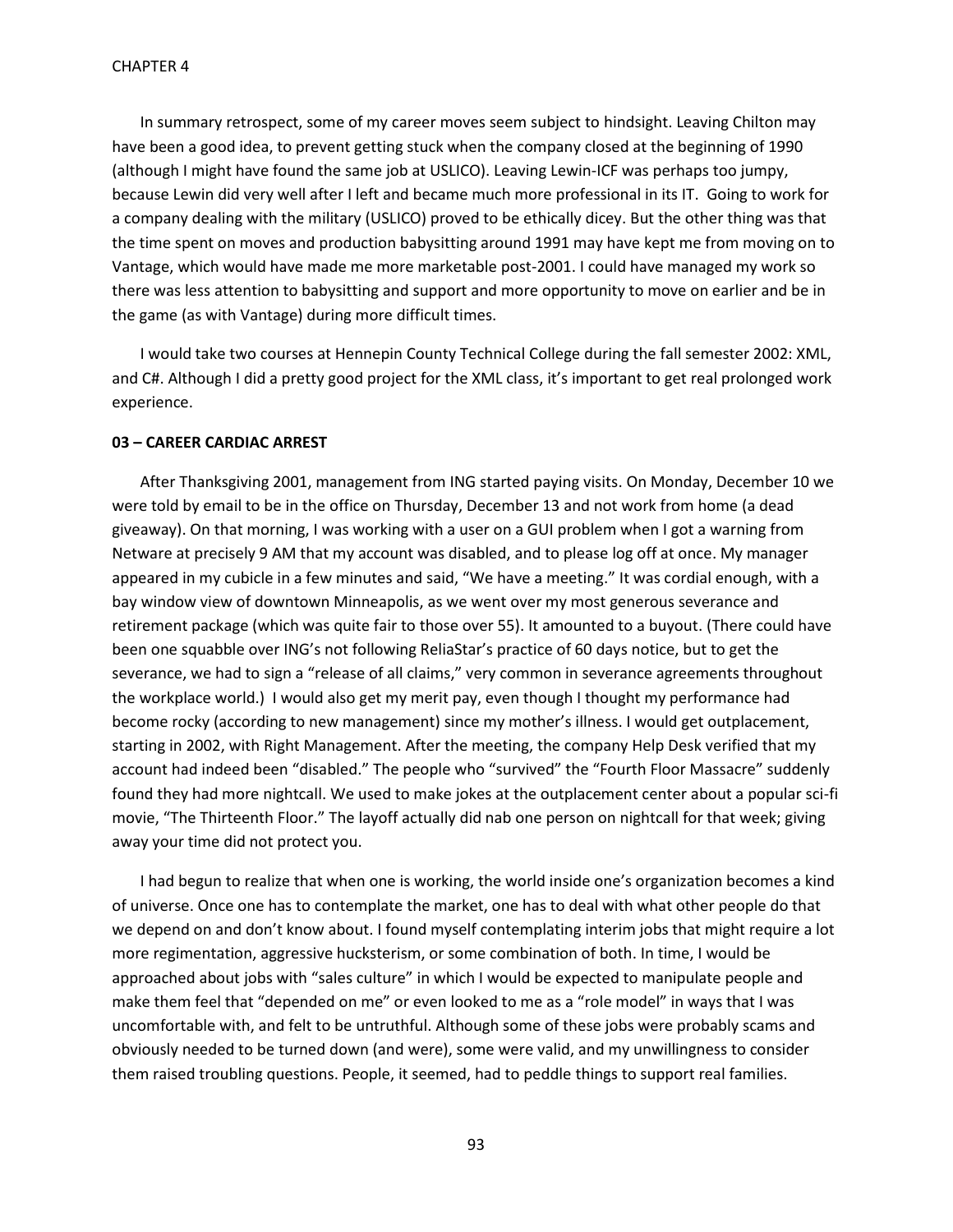I would work as a caller for the Minnesota Orchestra for 14 months. Everything was done by hand from lead sheets, and I found that, even at minimum wage plus commissions (which could be fair), there was sometimes work life without computers, and even real office "politics." The evening job, with flexible hours, turned out to be a positive, stabilizing experience. My karma on this matter is not good today, as I find I just don't take individual telemarketing or "telefunding" calls at all anymore. Yes, the Internet has made me "less" sociable – although social media now provide a paradox in sociability.

In the meantime, I had two close calls with IT interviews. One of them was on September 11, 2002, in Bloomington, and I thought was to be a slam-dunk, and it turned out that the client didn't have the authorization to hire yet. (I was told that I had "tried too hard" and that doesn't send a good message. I had also thought it was rude to want to interview on the anniversary of 9/11.) Another was arranged by phone in Richmond by a persistent and effective headhunter, but broke down because the client company had waited too long, and when it called I really was no longer ready for it. I also had an interview with Group-1 at the start of 2003, contemplating coming back, but never heard from them, even though the interview seemed to go well. Perhaps I didn't sound like I really wanted to move back yet. I still wasn't that hungry. Or perhaps Googling my unusual name had shown me to be sharp-edged (although this was still the pre-Myspace, let alone pre-Facebook, era).

I got a contract to write a business ethics multiple choice test with Brainbench (my teaching experience coming back). In May 2003 I got a job with RMA as a debt collector, and had my first official computer logon at work since the layoff (although onto a crude Unix system). The regimentation was an issue, as was the "assertiveness."

I came back to the DC area for family reasons (next chapter) at the end of August 2003. I tried a job calling for subscriptions for the National Symphony, and found this much harder than getting contributions to a guaranty fund in Minnesota. I quit after a caller complained we were calling later than allowed by law, which we were. I would continue my tendency to have a short fuse and quit questionable work (or even school) arrangements that I thought posed too much risk. But the main thing I did during these years was substitute teach, on and off for about three years. I've explained elsewhere the Internet "implicit content" issue (Chapter 3), and the discipline issue (my blogs). It was a real problem for me to be expected to function as a substitute "daddy" for some kids. I'll come back to this in a moment.

In fact, after my "conventional" and "mostly mainframe" IT career suffered its "cardiac arrest," it never really came back to life. Some other "older" IT professionals in the "just mainframes" area did find short-term contracting gigs, and at least one or two found permanent positions. One experienced discrimination from a right-wing client. In general, the mainframe market, post Y2K, decomposed into short-term assignments where clients often had very specific needs for deep knowledge of and longterm experience with older technologies now in menopause (like IMS) or state-specific applications (like Medicaid MMIS). It's important to note now that "Obamacare," with all the legal requirements (and sudden difficulties with the official implementation and rollout on October 1, 2013), may bring back a need for "mature" professionals who have given up on the old-fashioned market, although this "ray of hope" had been predicted before for other needs, like the Euro, and HIPAA. Had this market held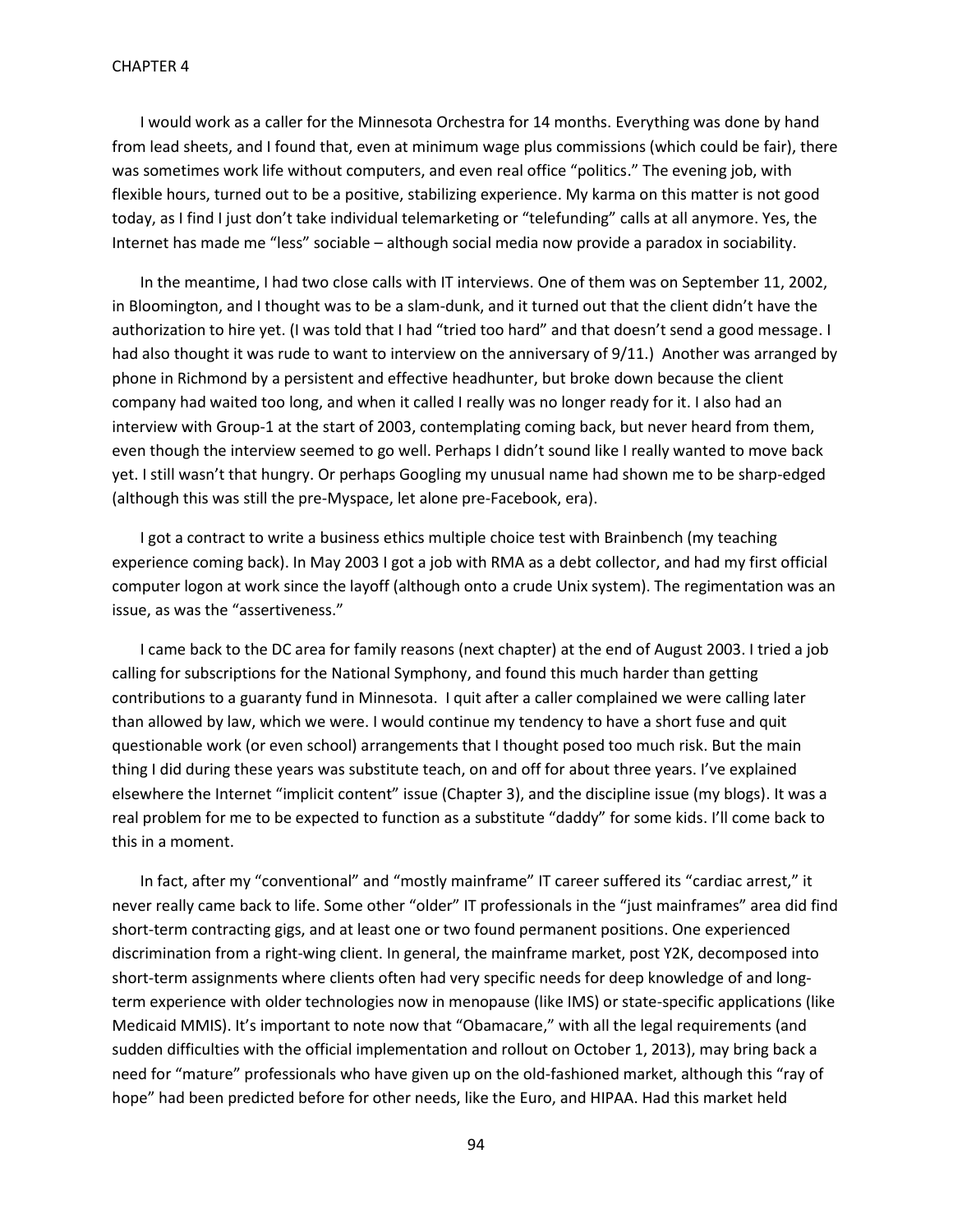together for me better than it did, I might not have seen the "class warfare" that would soon follow. My "official resume" disintegrated into a series of interim jobs (the most recent being census taking) more or less "people centered," while I worked more on my content and finally began to put together the elements of a future "Do Ask, Do Tell" movie. Yes, producing it would be my dream job – I just need investors. But, seriously, there was indeed a disturbing trend in the job "opportunities" that kept coming my way, some of them unsolicited.

I'm not referring just to the spam "work from home" gigs or the obvious Ponzi schemes. I found myself being approached by somewhat legitimate sources to sell people things and become their agents to take care of them (or even their kids) in some fashion.

The grungy job forays continued. In 2004, I was on the verge of getting a job as a letter carrier, but the Post Office couldn't get my medical records from Minnesota on a hip fracture from a 1998 convenience store fall (from which I had recovered very quickly). I've looked at a couple of real downers: taxicab drivers (you're self-employed and lease a cab – it works differently in various cities – and it's dangerous); and even newspaper delivery (you get up at 2 AM, and use your own car). And I've filled out retail applications, to hear nothing. Nice and demeaning. But "overqualified" is too nice a euphemism. Maybe everybody should experience a little bit of Maoist "cultural revolution" to balance their karma.

I've talked about the substitute teaching, where on a few occasions I was confronted or ambushed with duties that could require surprising intimacy. One of my earliest assignments in May 2004 was a special education high school where, at the last minute, the assignment was "changed" to include accompanying a couple kids on a swimming field trip, "helping" them in the locker room, and manning "the deep end." Well, I don't swim. (I faked it in PE in college, where, unlike the whimsical setting in *Modern Family*, no one would want to "imagine me naked".) And I hardly wanted to play papa, or pretend I could make a disability "all right." Given my personal history, it had never been thinkable that I would be responsible for (other people's) special needs children, and this was a sudden turnabout. (By the way, special education students are not treated with kid gloves. Typically, they're kept very aware that they aren't making it like "normal" kids and the pressure put on them by teachers must come across as being from a moralistic position.) Sometime later, I had taken a nine-day assignment in band at a middle school. The lesson plans were very incomplete and I had expected a "student conductor," common in most classes. Not here. I needed to step up and pretend I could conduct *Prehistoric Suite*. I didn't, and that helps explain some of the decline. Some of my "problem" is that I perceived that a certain emotional engagement was being expected that was inappropriate for my own life history, without marriage and children. There is a difference between supervision and parenting, and between parenting and fathering. Some kids needed the latter. Because of my lack of "patriarchal" experience, I could not function as a credible authority figure in an obedience-demanding hierarchy (oh, ultimately like the military). My performance could raise questions, as I noted in Chapter 2, about how much "other-centered" and familial or eusocial emotion I was capable of. Or was there a certain laziness or core indifference to the effort needed by the group?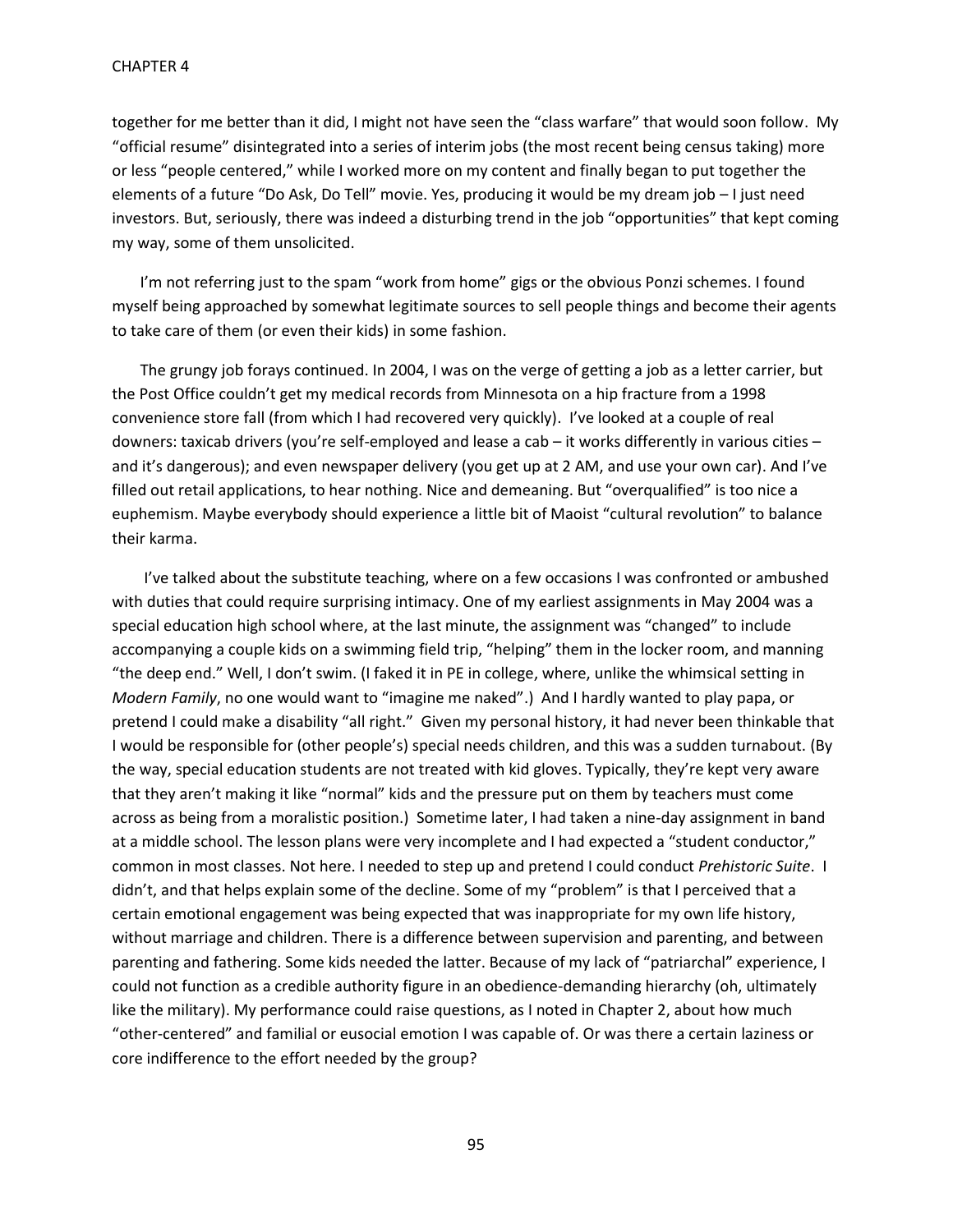I discussed in Chapter 3 the "second conflict of interest" as it emerged between my substitute teaching (despite my own "theory") and my self-published, easily discoverable writing on the Web. I have wondered, however, given the growth in the job market for teachers after 2001 because of "No Child Left Behind," if I could have bee-lined right for teaching after the layoff, particularly if Right Management had come up with the idea (it needed to know that in many states subs didn't need licenses to start). Could I have dealt with the extra graduate work (I did look at various options, ranging from 30 days of intense clock work to GWU's ME degree)? I think I could have gotten back into the world of graduate school mathematics enough to become an effective AP mathematics teacher – but the real need was in the early grades, and with special education. Moreover, given the pre-Facebook Web 1.0 world I was in, I would have indeed had to take everything down, give up my public fights over COPA and DADT and keep a low profile. I just had come too far.

School districts were advertising for some jobs that would have indeed been challenging: school bus driver, for example. Imagine the situations I could have been put in with potential discipline or even violence on school buses. There is no way I could intervene physically.

While still in Minnesota, I actually went to a job fair in Minnesota for TSA screeners; developments since 2002 have shown how controversial and "intimate" (as well as uniformed and regimented) these jobs are (but they were aggressively recruiting then). As noted, I did work as a debt collector for a company called RMA for a little more than two months before returning to the DC area (and tend to my mother – next chapter) with moderate success. With another company nearby, I had not gotten an offer because the interviewer feared I could not be assertive enough. In fact, he asked me to tell him a time when I had been able to get people to do things "just out of authority," because I said so. Despite the good intentions of the Federal Debt Collection Practices Act (FDPCA) and of the company, succeeding at telephone debt collection seems to be a matter of what you can get away with.

I'd work on election polls in Virginia three times (16 hours for about \$120 a day - a job that some people see as comparable to jury duty, deserving a draft). After Hurricane Katrina, I volunteered for the Red Cross taking calls for a while, but found that with most clients I just had to route them to FEMA.

Back in DC, I was approached at least twice in 2005 to become a life insurance agent, and with New York Life, went through a few of the interview steps. This would seem to come out of my karma, from having worked for 12 years as a computer programmer/systems analyst in the life insurance industry – so, could I (or would I) go out and "sell" it? (Can techies sell? – I had seen that question already back in the 1970s, working for branches in Univac with "computer salesmen," and then later with companies that sold packages like Group-1 Software for National Change of Address.) The "conflict of interest" question came up when the branch office said that a new agent could not have any other outside income from work (that would include blogging and maybe even royalties from my books). Agency is a tough business, and new agents are challenged to get leads quickly. It's clear that you turn your "public identity" (and remember, according to Mark Zuckerberg, you may have only one!) to your "employer," and that was hardly all right, given what I had done with my own books and websites, to "tell the truth" in a "do ask, do tell" mode. But it was also clear that, as social media evolved, the "don't ask, don't tell" mentality of the traditional world of sales ("always be closing" as in the movie *100 Mile Rule*) would no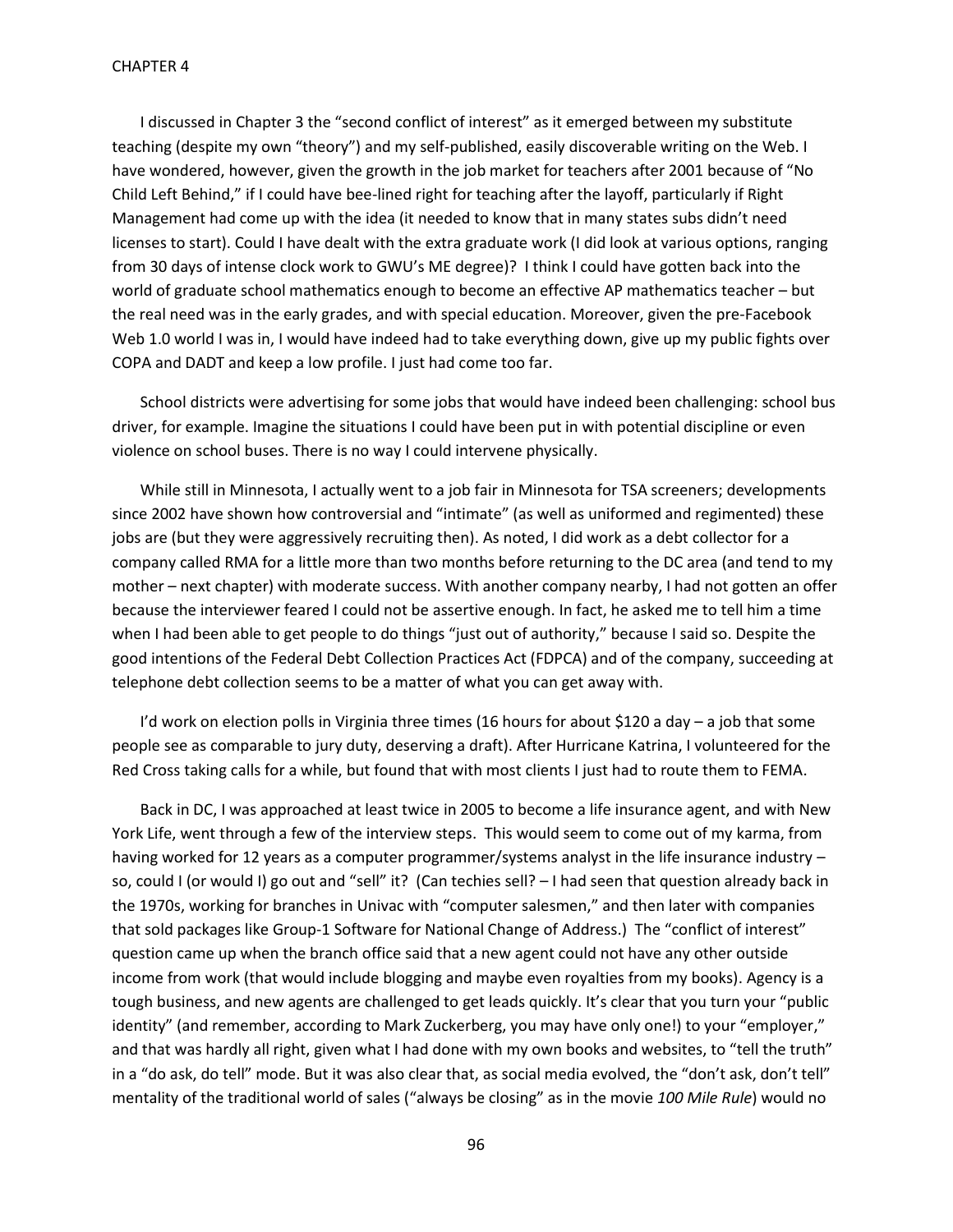longer hold water. Myspace was already passé, and Facebook was about to take over everyone's reputations, especially those of salespeople.

Indeed, when I worked in IT for the insurance company before the merger, I sometimes saw the literature on the life of an agent, who was encouraged to be aggressive and setup weekend kiosks in shopping malls to recruit prospects. Programmers felt smug about this; it was seen as a career for those who weren't smart enough to code. Later, I remember a sales conference in Minneapolis in 2001, a little before 9/11, where they asked for employees to be "volunteers." I declined. A paid speaker promised a 35000 Dow on the stock market. So much for "professionalism" in giving speeches.

Later, I would even be encouraged to take the HR Block course and become a tax preparer. You start out during tax season with the easy ones at \$8 an hour, after paying for the course. But this doesn't make sense to me unless you want to become a professional tax advisor (and learn how to interpret "the rules" to help families get out of things). Yet, this particular unsolicited approach (since I had the obvious intellectual "talent" for a retirement job like this) seemed to carry a dark message that I ought to return to the "real world "of" real people's games and not depend on preaching while keeping my ass over a cushion.

Actually, I had encountered another goofy overture in Minnesota, from Primevest, which approached me about the idea of getting clients to convert from whole life to term (it was hyped as a \$40 trillion potential market). His own sales pitch said, "We give you the words", when I was already a writer! Probably a good idea for a lot of people, but why would they need me? One thing that's curious, I got a call from them two days after 9/11, well before my layoff. What did they know and when did they know it?

You see where all this is heading, especially with careers like insurance agent or financial or tax advisor. You build clients, you "sell" to individual people, and you put on the air that you can "take care" of people.

But my reaction is, if I was so non-competitive as a "male" not to have a wife and children, why should other families welcome me into their home to prove I could "take care of them"? I realized that, whatever the spin on employment discrimination or how we usually see it, I wanted no part of it. The direction I had taken, partly out of my own truce with life, had precluded any social hucksterism and "playing family" with potential customers.

It gets even more "interesting." "One More Time" (by \*NSYNC), in 2006, I think, I got an unsolicited call on a Friday evening about a "job" involving supervising minority teens raising money for charities in shopping malls. Why did I, of all people, get a call like this? I don't like to approach people in public, and I don't like to be approached. I went in for the interview anyway, and the ex-military interviewer reeked of cigarette smoke. How depressing.

You'll see other schemes on paid television programs, for example, cash flow management. You pay about \$3,000 for a weekend seminar; they give you the materials, and away you go. For some people, it works.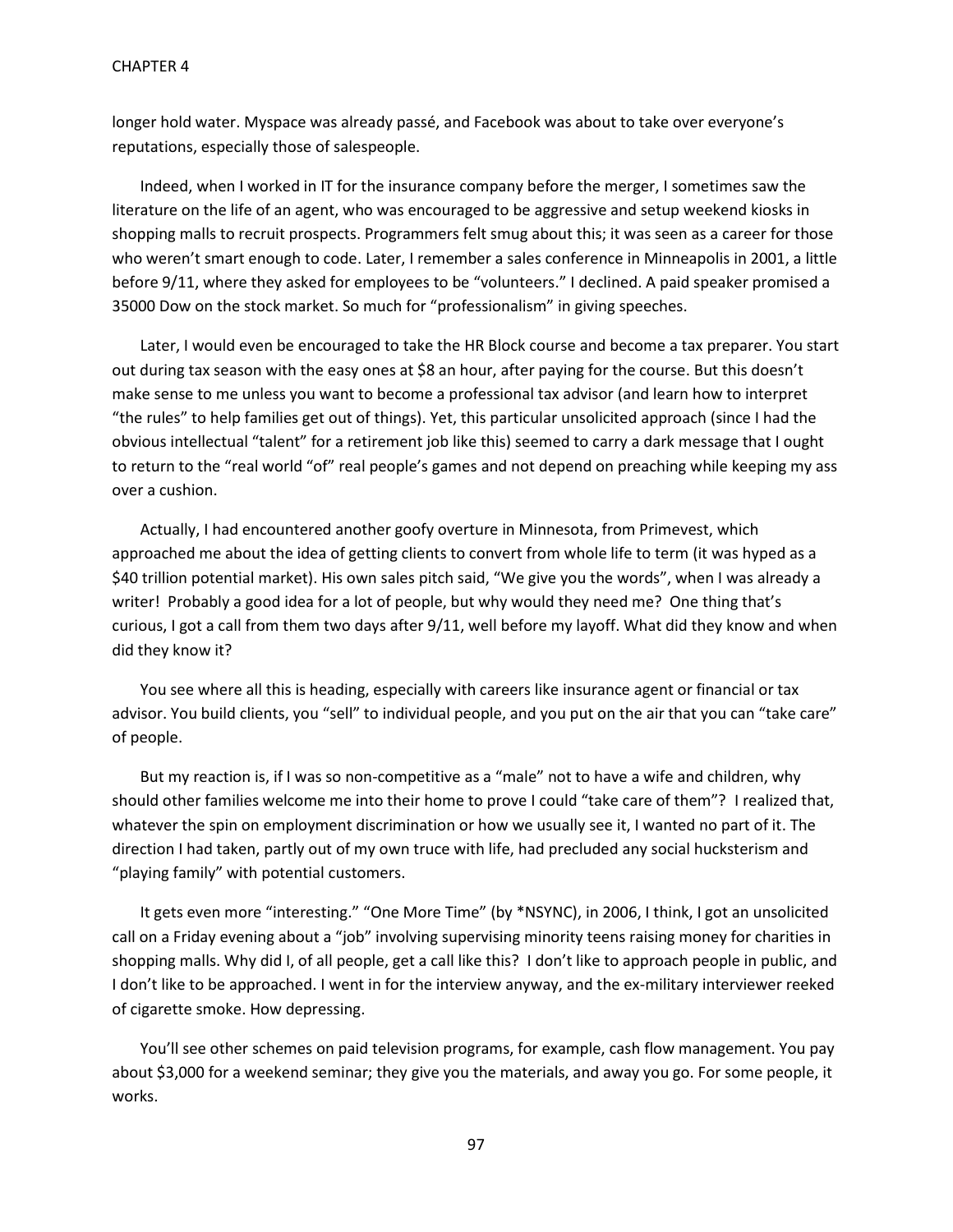There's something they talk about in these sorts of jobs – not just "always be closing." It's "overcoming objections." That's your job. The problem is, most of the objections from members of the public are legitimate.

Looking back over this period of my life since The Layoff (shortly after 9/11), it seems like I'm lucky to have been able to stay in the game as a self-speaker and publisher. Had I switched careers and gone into teaching or sales (at least in the conventional sense), I indeed would have had to take everything down (even try to remove it from search engines), and gear my Internet presence for "other peoples' purposes," not my own.

There's a lesson about karma in all of this. If you broadcast yourself, and reach an audience, people assume you're accountable to someone and responsible for some people. Ultimately, that means taking sides. If people can't see where you're in the game, they'll test you. They'll try to assign you a responsibility. They may even test you with their own kids.

I get calls all the time from people seeking donations. As noted before, I find it hard to believe I did this for fourteen months. I find I don't have the time to take such calls. Although I have received personal visitors with respect to long-term care insurance in the past (and was taken to lunch by one in 2007), I can't imagine building leads (again, monopolizing my online life) and hustling people for business. But the "real world" (of "families to support") does this all the time. Perhaps one can turn this around. People have gotten used to doing more for themselves online, and may not accept being personally approached by sales people as easily they did as in the past. Home security and privacy have been carried to such an extent that unsolicited visitors are considered a security problem, as are unwanted phone calls and emails. It is getting harder to make a living with "people skills" than it used to be. Maybe that's a sign that our social capital is getting weaker.

We're also hearing a lot more public calls to people for service than we did fifteen or so years ago. Campuses have days of service, and some high schools require community service for graduation. Churches often organize volunteer relief trips to disaster areas, and volunteers often find when they arrive that they are not allowed to do much, as with mold problems in flood areas like after Katrina – although some church youth groups were able to make charity or mission trips surprisingly personal, according to their own filmed accounts. As I related in Chapter 3 of my first DADT book, I have volunteered "on my own terms" at various times in life (as a "baby buddy" in Dallas during the AIDS crisis in the '80s). I looked into the Cuban refugee crisis of 1980, and did wind up housing someone for a while. In more recent years, most of the attention of volunteers seems to lie with disability and poverty. I find it very difficult to spend incidental time with someone who is not intact, and make the experience meaningful for either one of us. I think it is more productive to volunteer in less personal areas closer to what I've done in the rest of my life.

There would be one last spell of "real job" work, for the 2010 decennial Census (I had to turn down "supervisor" because of conflict of interest), and later, in a job that was starting just as my mother passed away at the end of 2010 (next chapter), on special census surveys. I would stop this activity to focus strictly on writing in August 2011. Again, I didn't want to have to wrench the arms of people who –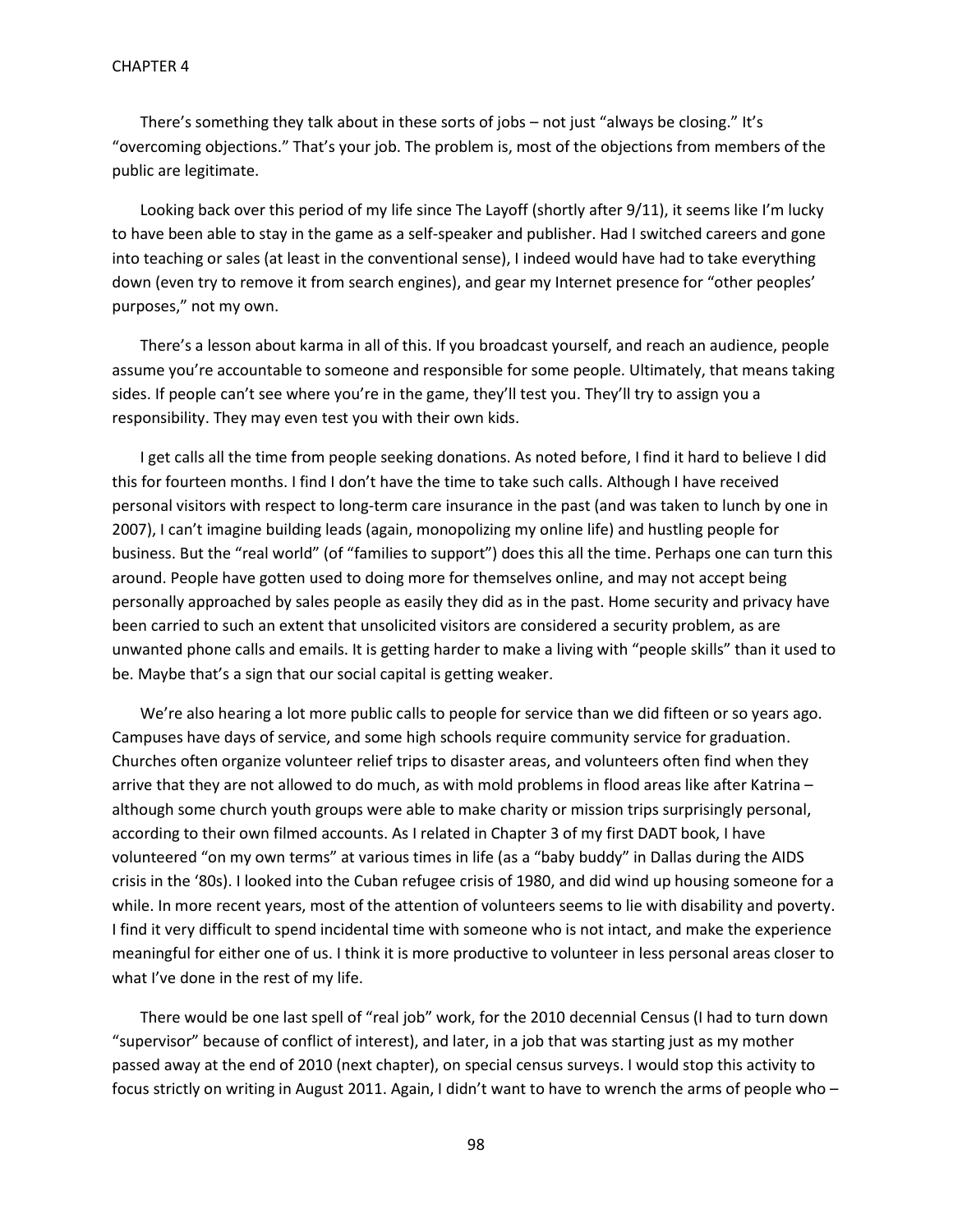this time – didn't like the government. There was a twist, which continued after the job: my auto insurance went up a little bit, because of business use. You can wind up paying to work! My "wage" career started with the Commerce Department in 1963 and may have ended with it.

### **04 – CONCLUSIONS**

My life – both professional and personal – had been in a sump (or slump) in the early '90s, partly due to anxiety over a partially flubbed elevation at work, resulting in long-term babysitting, which I hate (as a pun). The issue of the military ban woke me up, as a writer, and that gave me a second wind as a "computer professional" for a while, particularly after I moved to Minneapolis in 1997. That started one of the best periods in my life. Even three weeks off because of a hip fracture in January 1998 didn't stop me.

My life plan would be seriously challenged by my mother's illness (next chapter), even before the layoff. After the layoff, it gradually became apparent that my self-promoted publicity would indeed create irreconcilable conflicts with any sort of job that required submission to the marketing purposes dictated by others. The constant unsolicited approaches that I got from people trying to recruit me to sell their "stuff" seemed to be an attempt to challenge me, and dare me to keep going, to remain outspoken without "paying my dues" and earning (by supporting other people) "the privilege of being listened to."

A more obvious effect of the layoff could have been the descent into grunt work, and the need to prove that I could deal with the regimentation of "the proles," as we called "them" back in my days in the Army. My own father had always preached the moral value of "manual labor," partly because he understood that the world can be a fragile place, and it's easy to get into life-threatening trouble if you don't learn how to fix things with your own hands. It seems curious in retrospect that my father didn't make me do some things like set furnace pilot lights, change oil, and even fire our 22-caliber rifle. (I did have to change a tire with a jack after all.) In 2003, I actually worked three shifts at the Metrodome as a "fast food worker" in fund raising for All God's Children Metropolitan Community Church in Minneapolis (shortly before I returned to Virginia).

Earlier, there had been attention to the "manual labor" aspect of IT – being able to code Assembler, being able to solve dumps without abend aids right from registers, being able to take full responsibility for nightcall. In the final analysis, this did not count for much. One of the guys laid off in 2001 had actually been up on call the night before. They just spread it out among the people that remained, without paying more, because they could get away with it.

Oh, some will say, isn't this an argument for unionism? Maybe. Unions can be as exclusive and exclusionary as employers. They certainly demand the loyalty that would be alien to my nature.

In my "conventional career," based on answering "what is my profession," I did not advance in a conventional way. I was formally "promoted" only once. I, instead, broke away and promoted myself as a self-publisher. I did find that when you "go it alone," you depend on how well others do their jobs. The level of customer service from telecommunications and utility companies becomes particularly critical. A